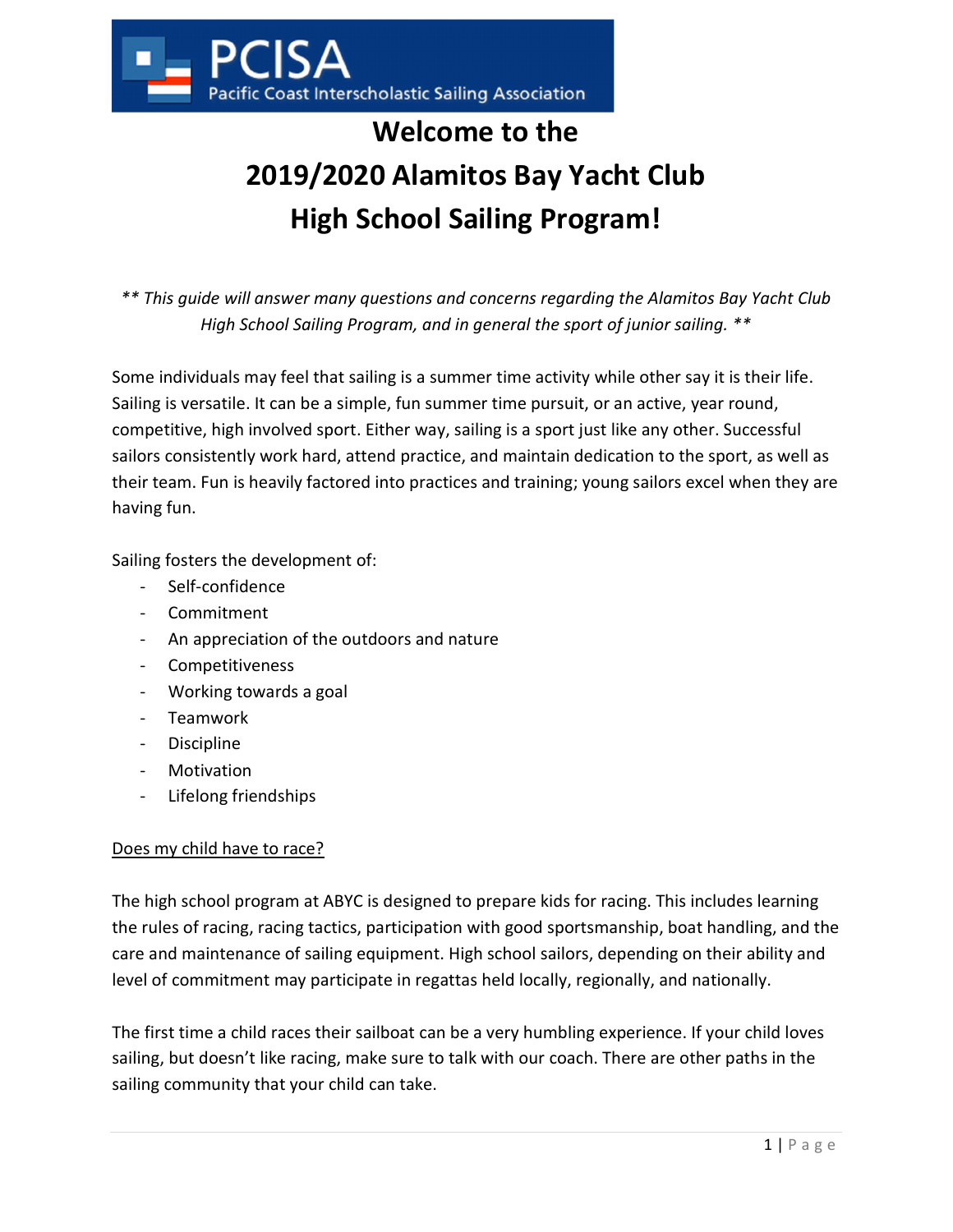#### What is the time commitment?

Sailors need to attend regularly scheduled practices. All sailors must give 24 hours notice if unable to attend the upcoming practices. Most practices occur Wednesdays and Fridays from 3:30pm – 6:30pm. We will have some Saturday and Thursday practices scheduled to accommodate school calendars.

There are five SoCal events and five PCISA events. SoCal events are great one-day (occasionally two-day) events. The PCISA events are larger, more prestigious two-day events. Teams will travel up and down the coast of California to compete at these larger events. Teams are required to register with the PCISA and should compete in a minimum of three PCISA events.

#### How long can my child really keep sailing?

Sailing has a very long "sport lifespan". Consider this: the average Olympic sailor is 30 years old. Some sailors are still racing well into their 90's, and most kids start sailing before they leave elementary school. Sailing spans the life of the sailor. From the beginning of junior sailing, through elementary, middle, and high school, into college, an further into one's life.

#### What kind of boats do they use for high school sailing?

The CFJ accommodates double handed teams in high school, and are also used for college and club sailing. Dependent on the sailor's size and ability, they can train as a skipper and/or crew. Experienced sailors may also sail the single-handed Laser or Laser Radial in the Fall season.

#### What is expected of the parents?

Rule #1: Do not force your child to sail. They will end up hating it.

That being stated, parents fall into two groups: sailing and non-sailing, but they are the same when it comes to involvement in their child's sailing. It is imperative that all parents support the growth of their sailor and maintain consistent involvement without disrupting the ongoing sailing/racing activities. Parents are encouraged to allow their sailor to grow at his/her own pace and follow his/her own path. Remember, not every sailor will be an Olympic medalist.

• Leave the coaching to the coaches.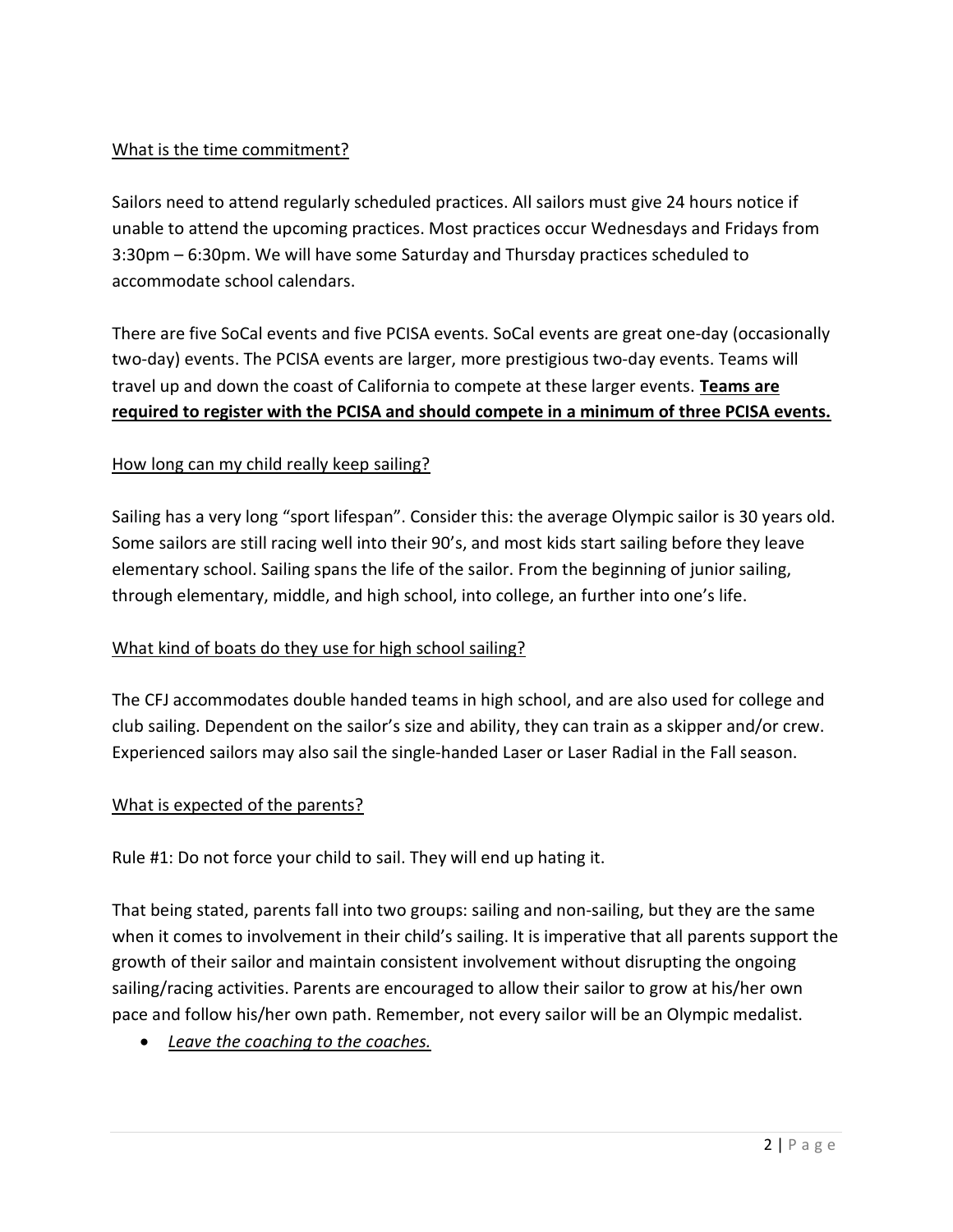If you are unhappy with the coaching during a scheduled practice or regatta, make sure to talk to the Sailing Director.

If you have an idea for coaching, speak to the Sailing Director & Coach after practice. During practice is not the time to express your thoughts.

# Lending your sailing advice and expertise is sometimes (believe it or not) un-welcomed by your sailor and/or coach

Coaching from onshore, especially during racing, is prohibited.

Remember, when observing a race, most likely, you are standing around other parents who will hear your comments. Their child is either beating your sailor or is being beaten by yours, so please be respectful.

## Just like in school, the more the parent is involved, the more the child is going to get out of it.

Stay involved by ensuring your sailor is on time and prepared. Encourage care of sailing gear and equipment. Participate in team functions.

#### What does my sailor need?

- Life jacket (US Coast Guard Approved), NO "BOUYANCY AIDS"
- Sunscreen and hat
- Sunglasses not necessary, but are a great advantage
- Waterproof watch with countdown timer (this is necessary for all racing kids)
- Shoes something that covers their toes and can get wet. Old converse or vans are great, sailing or surf booties are more ideal for the racing kids.
- WATER. Re-usable water bottles are great. Each coach boat has a jug of water to refill each bottle during practices.
- During the winter months, you may need to invest in some warmer gear. Fleece, beanies, and anything waterproof are a good place to start. Wetsuits are ideal for sailing and warm neoprene or waterproof gloves are a must.

### \*\* PLEASE REMEMBER TO LABEL ALL OF YOUR CHILD'S BELONGINGS. EVERYTHING TENDS TO START LOOKING THE SAME WHEN IT'S ALL THROWN TOGETHER\*\*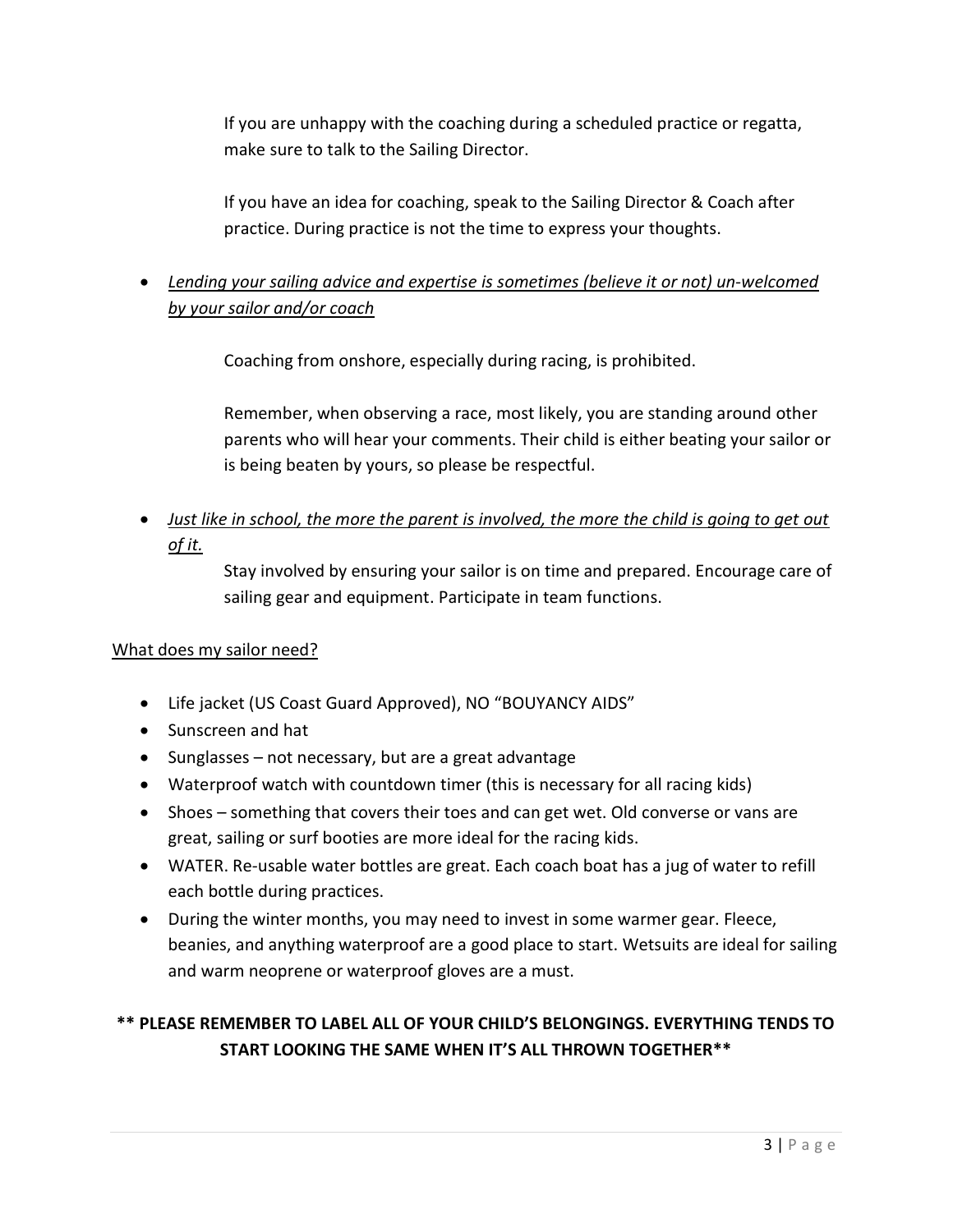#### Regattas

Regattas require traveling and team planning. A parent or guardian is required for each sailor participating in a regatta. Remember that it is not the responsibility of the coach to watch the sailors for the weekend. Please make arrangements with other parents if you are unable to attend.

Registration for each event will be taken care of by the Team Parent for the weekend and split among those who are on the list to sail the event set by the coaches. Team Parents will be assigned at the beginning of the season. If you are the designated Team Parent and cannot make the event, it is your responsibility to assign another parent to take your spot.

There are two types of High School regattas. The first are the SoCal events and there are five of these between San Diego and Marina del Rey. 8<sup>th</sup> graders are eligible to compete at these and are highly recommended to do so. The SoCal Series is the perfect opportunity for newer sailors to get a taste of competition, but it is also the perfect place for our experienced sailors to get more time on the water. The other type of regatta is the Intersectional events held between San Francisco and Newport Beach. 8<sup>th</sup> graders are not eligible to compete at these as the overall end scores are the qualifier for Nationals. Coaches will be at both SoCal and PCISA regattas.

### \*\* Coaches will determine who will sail each division at each event. Attendance will be taken into consideration as well as commitment and engagement during practices. \*\*

#### Towing

Parents must tow to away regattas. All of the club trailers have a 2" ball. Copies of the driver's insurance and driver's license must be provided to the Sailing Director 1 week prior to the event. The speed limit when towing a trailer is 55 mph, and lane restrictions apply. If you are uncomfortable towing a trailer, please consult the Sailing Director.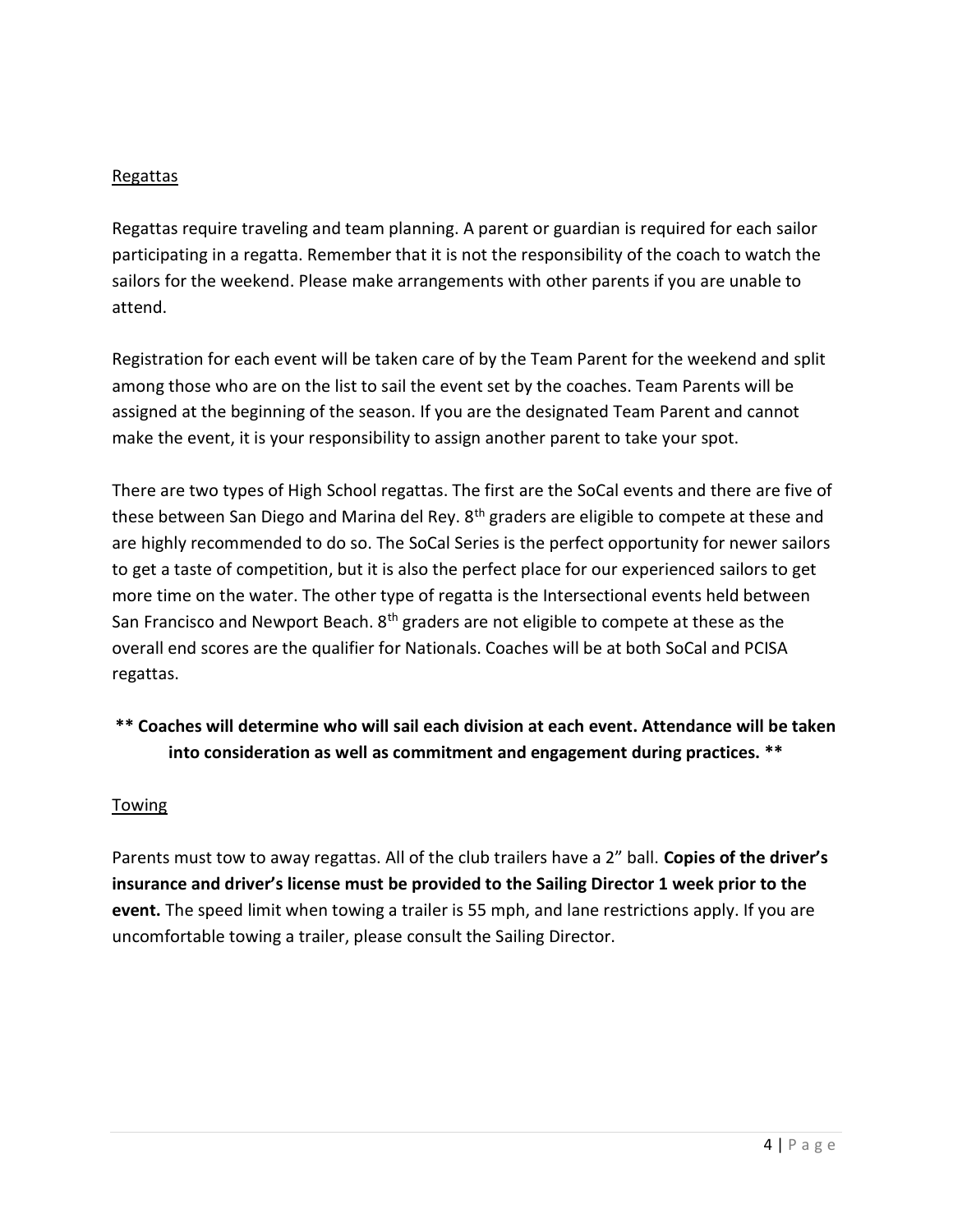#### **Coaches**

All ABYC coaches are US Sailing Level 1 (minimum), AED, CPR, and First Aid certified. Coaches are there to help your sailor prepare for future regattas. They do what is in the best interest of each sailor, not parent, and their team to allow for the most success. This includes:

- Assisting in preparing their boat (to an extent)
- On the water and on land coaching
- Deciding which players to put in each division
- Ensuring the safety of each sailor

Therefore, it is crucial for each sailor to listen and respect their coaches.

#### How it works:

High school sailing is made up of teams from all over the country, separated into seven districts. Within these districts there are regattas, or competitions. At each regatta, teams are split into Gold Fleet and Silver Fleet. Within each fleet, there are two divisions, A and B.

Take the Rose Bowl Regatta for example. This regatta is held in Long Beach, CA usually the first weekend of January. College sailing teams also attend this event in hopes to recruit high school seniors looking to sail in college. The format of the regatta can be simplified as shown below:

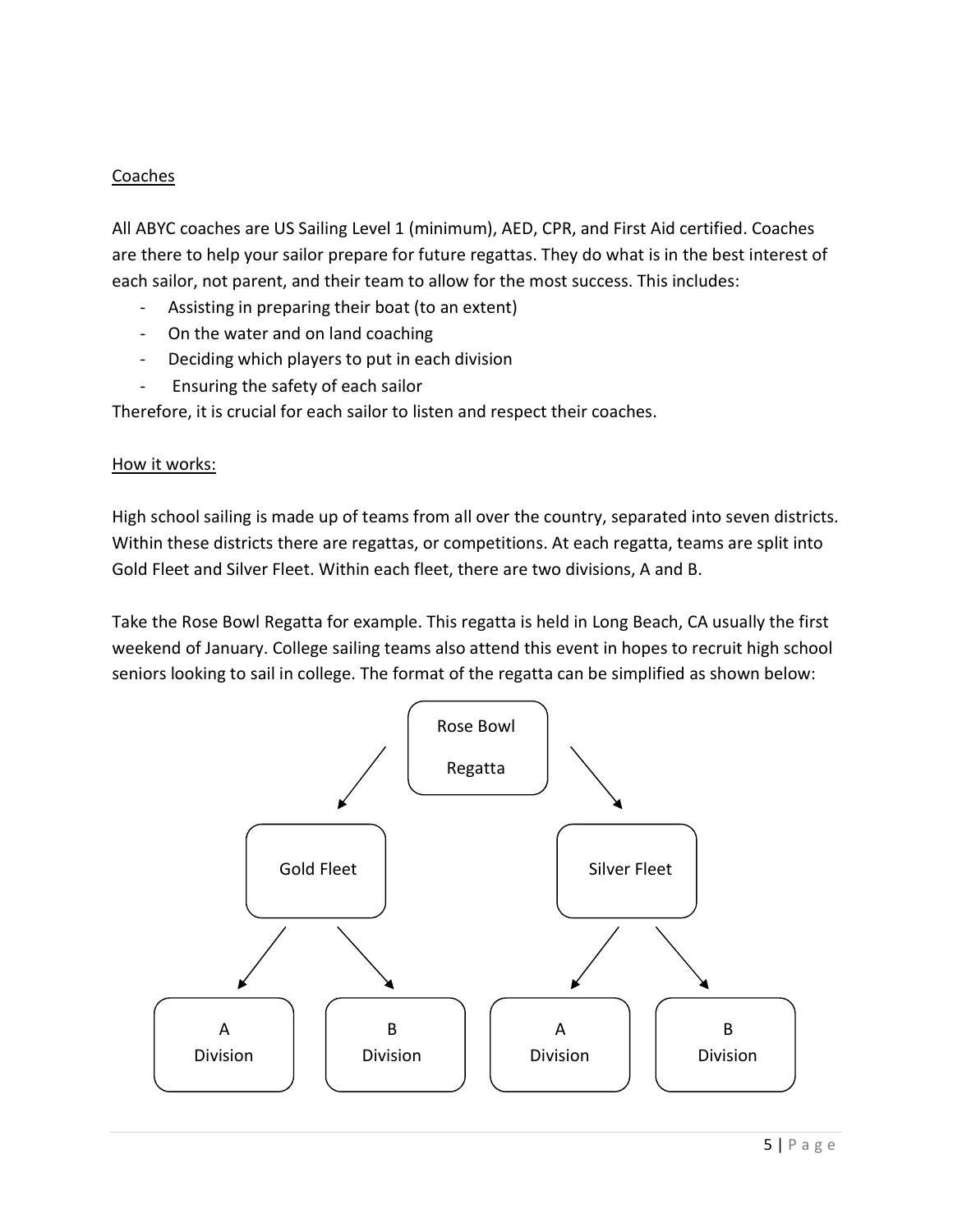A complete team must have at least four players/sailors. Just like any other sport there is a minimum number of players needed to participate in any competition. A team is required to have two players in a division and two divisions in at least one of the fleets. Therefore, four players are required to compete in any regatta. A team is not required to have enough players for two fleets. They are allowed to only compete in one if they choose. It does not hurt a team to only compete in one fleet as each fleet is scored separately.

Each big regatta typically lasts for two days. At the end, each team gets scored, or ranked. For example, if Team X's A division finished first in one race, second in race two, and fifteenth in race three while Team X's B Division finished first in all three races, Team X has a total of 21 points. If Team Y's A division finished third in one race, third in race two, and first in race three while Team Y's B division finished each race in second, Team Y has a total of 13 points. When ranked overall, the lowest number of points wins the regatta. In this case, Team Y with 13 total points will be ranked higher than Team X with 21 points.

With there being only a minimum number of payers required for each team, there is no maximum. Extra players, or sailors, are knows as alternates. These sailors get rotated in and out of boats for races at the coaches' (not parents') discretion to give everyone on the team a chance to compete at each regatta. Rotating alternates into boats can only be done between races and not during a race, but they can happen multiple times within each day of racing.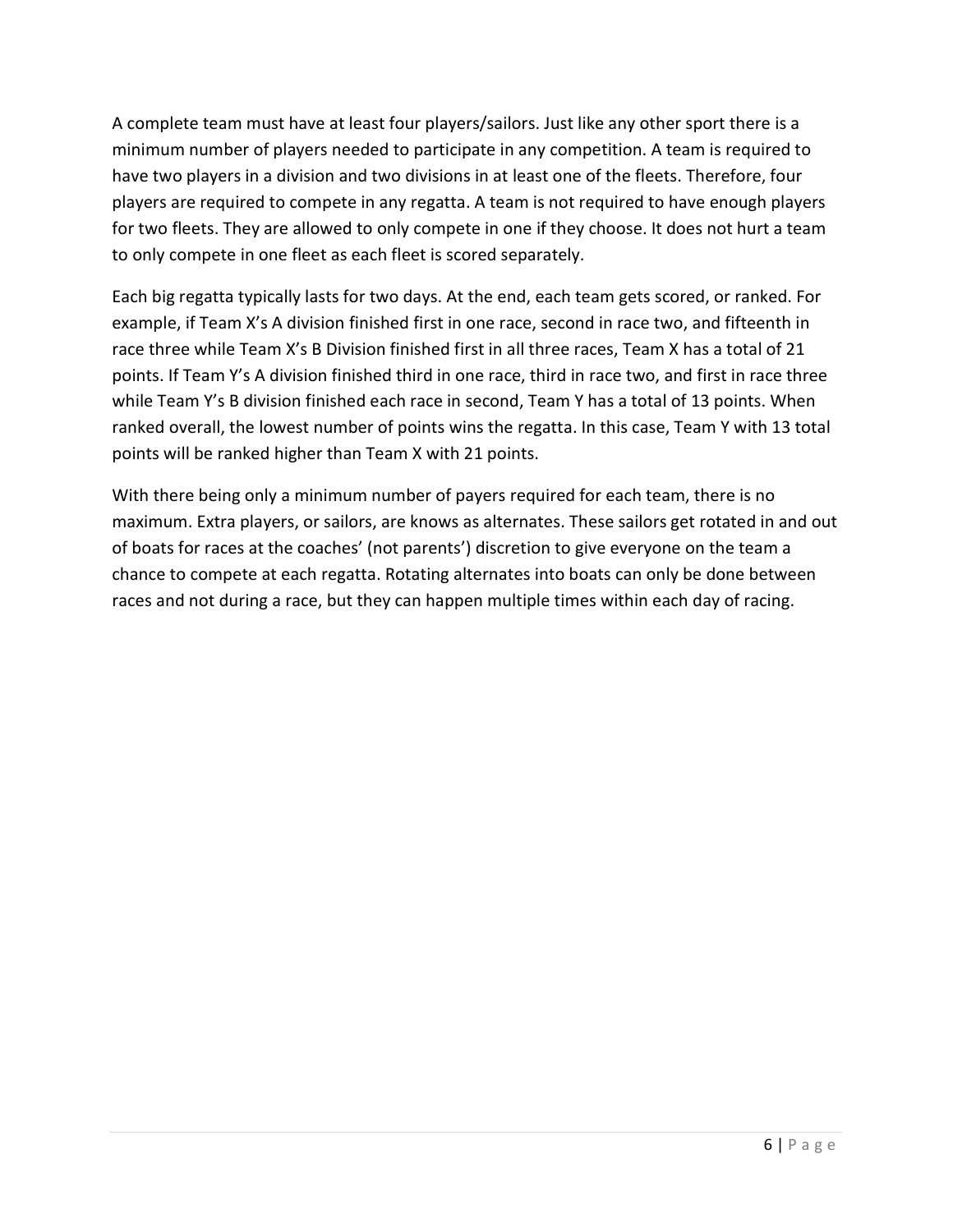# …..From the Coach!

- 1. Never stand around while other sailors are rigging and de-rigging help your teammates to get everyone on and off the water faster.
- 2. Try to always be the first one on your team to: get to practice, change into your sailing clothes, rig and get on the water. Prepare for practice the way you prepare for a regatta so pack a spray top even on warm days and make sure you have a bailer and a sailing watch.
- 3. Listen carefully when your coach explains the drills on land and make sure to ask questions if you are confused.
- 4. Always sail your best from the minute you leave the dock. Use every moment on the water to improve your boat-handling – make every tack out to the race area your best roll tack.
- 5. Keep an eye on the coach boat so you are close by when the coach signals that he/she is ready to start the first drill. A good rule of thumb is to circle the coach boat when you get to the practice area. It makes for a great warm-up.
- 6. If a boat capsizes or breaks down, the coach may have to leave the group to deal with the problem. Don't just reach around goofing off while you wait for the coach to tell you what to do – organize the other sailor to do a rabbit start or race upwind yourself working on boat-handling.
- 7. If you have a question for the coach, sail up to the coach boat so you can discuss it without having to yell, If you are having a problem with something (for example, acceleration off the starting line), then ask the coach if he/she could watch your next start for that specific problem. Before a drill, sail near the coach boat to hear the plan and pass it along to other team members.
- 8. When your coach makes a suggestion to you TRY IT. And then try it again and again. If you feel you aren't getting enough attention from your coach, you probably aren't making an effort to sail close to the coach between drills to get advice or you probably aren't doing anything with the advice you were given – the coach goes off to work with some other team. If you don't understand what the coach meant, then at the next opportunity, ask them.
- 9. Even if you are assigned to sail with a novice crew, don't complain. Look at it as an opportunity to improve the whole team and improve your teaching skills. And remember that one of the best ways to teach is by catching your crew doing something right and complimenting them.